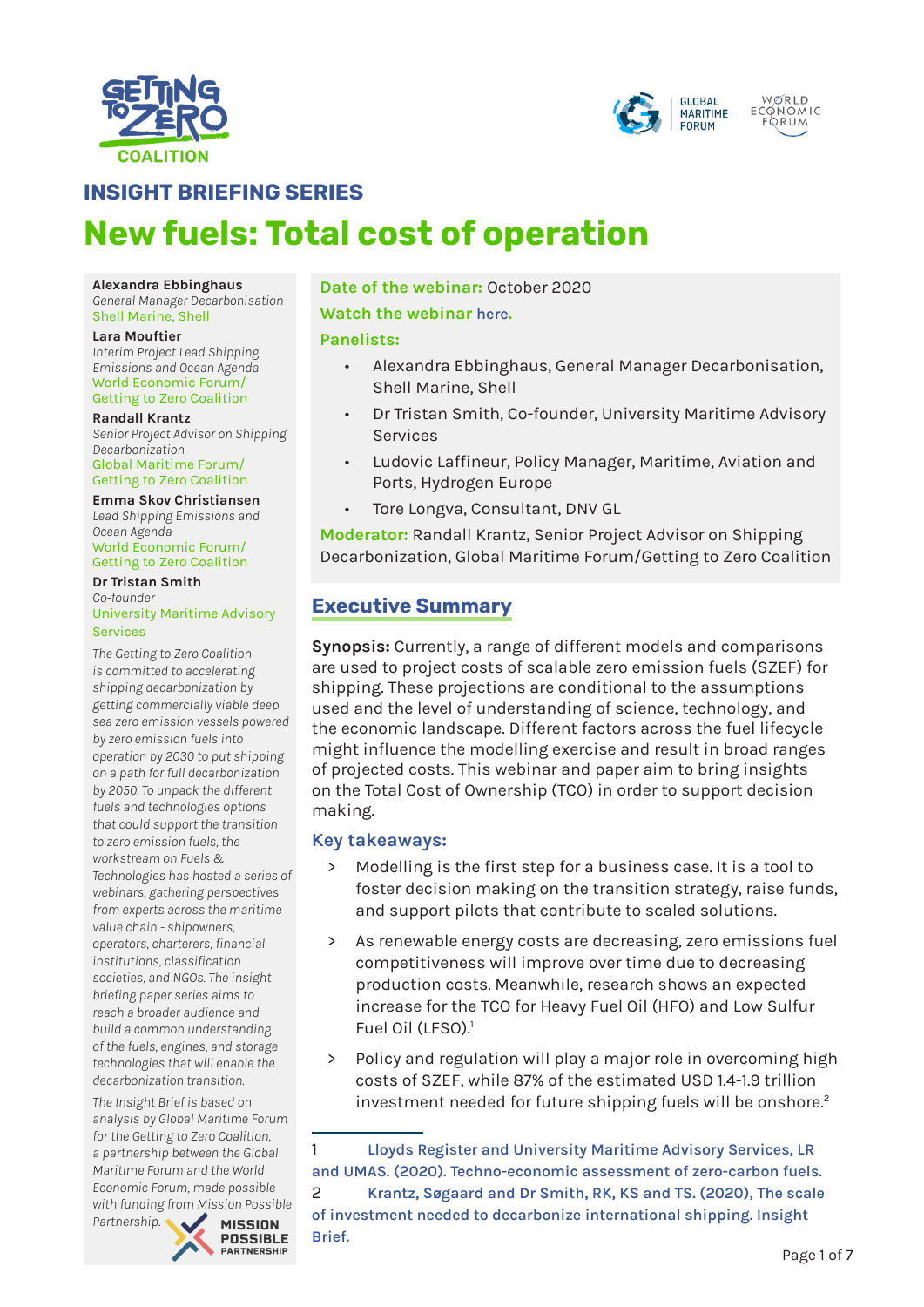

> The input, outputs, assumptions, and sensitivity analysis when modelling aim at reducing uncertainties to identify key drivers and make tests.

# **Detailed Summary**

# **About the total cost of ownership**

The total cost of ownership (TCO) is the purchase price of an asset plus the costs associated with its operation, use, and disposal over its lifetime. In addition to the short-term capital expenditure (CAPEX), when choosing among alternatives in a purchasing decision, buyers should also consider its long-term costs including the operational expenditure (OPEX). The asset with the lower total cost of ownership generally has greater value in the long run (IEA, 2019)<sup>3</sup>. Different factors influence investment decisions. While TCO is a primary factor, it does not include technology readiness, risk assessment, or policy landscape.

# **1. The techno economic model**

A techno economic model is a simplified description of reality, designed to yield hypotheses about economic behaviour that can be tested. An important feature of an economic model is that it is necessarily subjective in design because assumptions used as inputs cannot be 100% certain and there is no absolute objective measure for most assumptions. As mentioned by Alexandra Ebbinghaus, General Manager Decarbonisation at Shell Marine "do not mix studies as underlying assumptions will be different".

## *a. The inputs for a model*

When evaluating the impact of a study it is important to have in mind what the model is about and as demonstrated by the panel, to capture the interaction of different parameters - key assumptions, sensitivity analysis, and key drivers.

The *assumptions* are based on facts, but they go a step further in making statements about those facts—interpreting them, analysing them, explaining them, evaluating them. They can be optimistic, pessimistic or conservative. Examples for a shipping TCO model include:

- Fuel availability based on feedstock and geography
- Feedstock specificity as sources of energy production (renewable electricity, CCS, etc.)
- Technology and cost efficiency
- The cost of managing safety for different fuels machinery

<sup>3</sup> **[IEA. \(2019\) Current and future total cost of ownership of fuel/](https://www.iea.org/data-and-statistics/charts/current-and-future-total-cost-of-ownership-of-fuel-powertrain-alternatives-in-a-bulk-carrier-ship) [powertrain alternatives in a bulk carrier ship.](https://www.iea.org/data-and-statistics/charts/current-and-future-total-cost-of-ownership-of-fuel-powertrain-alternatives-in-a-bulk-carrier-ship)**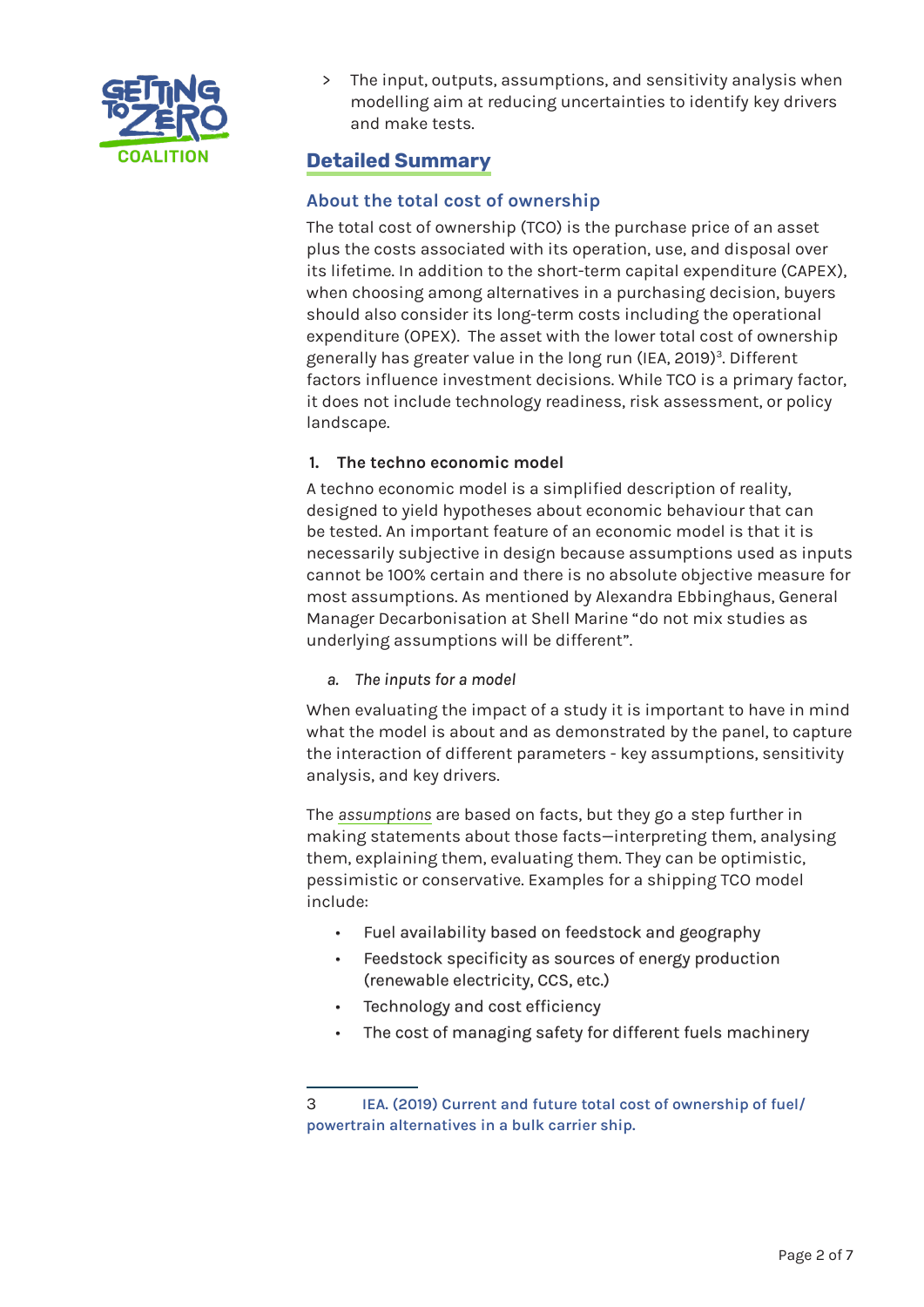

The *sensitivity analysis* is a method to determine the robustness of an assessment by examining the extent to which results are affected by changes in methods, models, values of unmeasured variables, or assumptions". In the pathway of decarbonization, this includes:

- Regulation/ambition and policies
- Fuel prices
- Seaborne trade demand

The *key drivers* input to the model aimed at reducing uncertainty which will decrease with the development of a key drivers portfolio:

- Technology and technology cost and efficiency assumptions and evolution over time
- Regulations for carbon price and technical operational
- Fuel applicability and cost on different ship
- The criteria regarding different emissions and slip (NOx, N2O, methane)
- Input prices, energy systems of the transition pathway
	- Ƹ Infrastructure leverage
	- Ƹ Production scale / cost reduction leverage
	- Ƹ Competition for constrained supply

Alexandra Ebbinghaus mentioned that the first liquid hydrogen carrier trial made by Shell has generated data to provide input to the comparative tool modelling tool developed by Shell.

Along the supply chain, different costs must be considered [exhibit 1]. The feedstock price will be the first variable. During the production process, it is relevant to take into consideration the cost of renewable electricity depending on the cost of the energy transition. Then comes the price of fuel, transportation, and storage. Onboard, machinery, storage and power for retrofit or new build vessels require CAPEX investments, to which running and operational costs must be added. Finally, the capacity of the vessel to carry cargo depending on its size, the propulsion and the distances between bunkering is also a factor.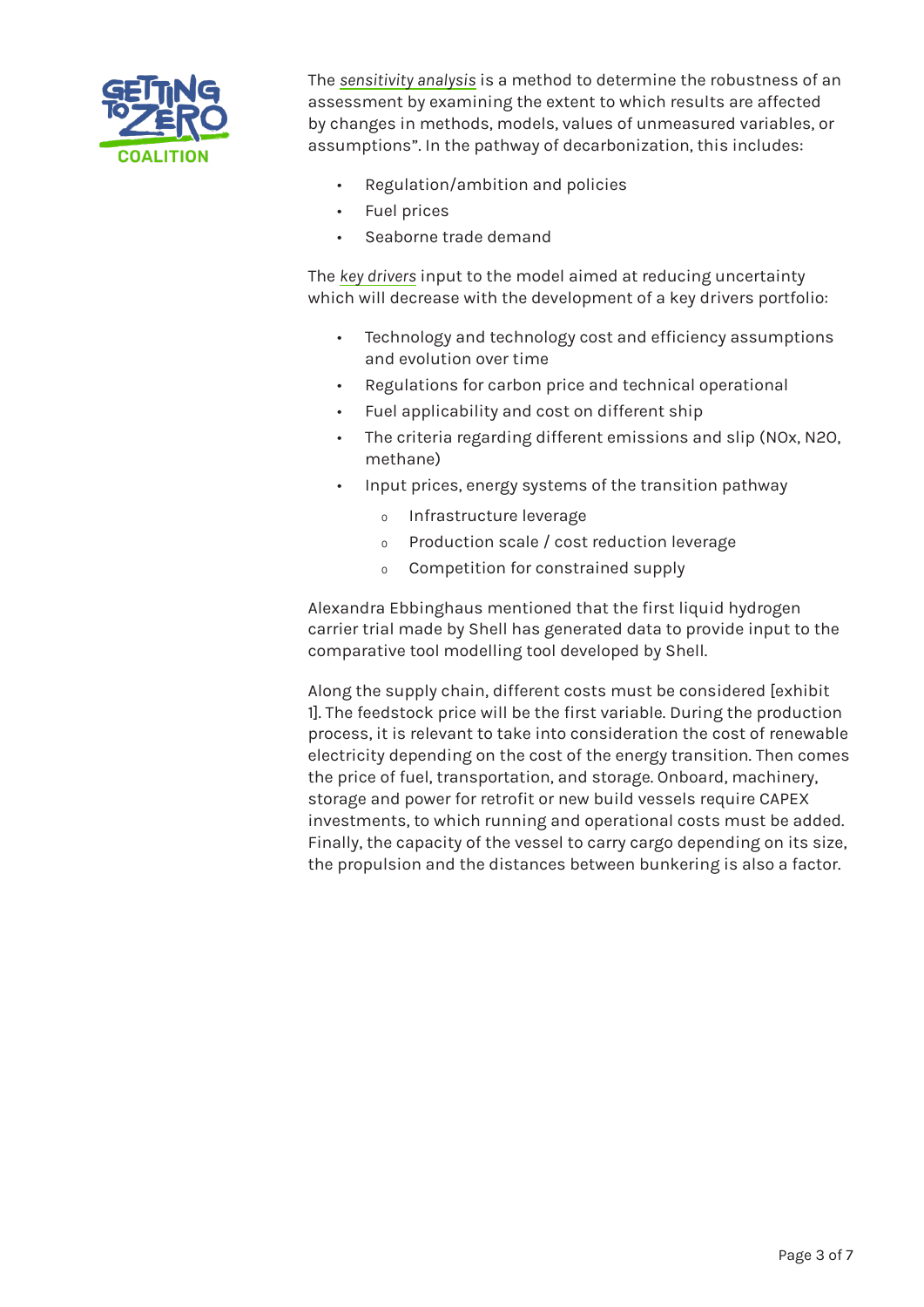

*Exhibit 1: Total cost of operation framework*

*Source: UMAS (2020)*



## *b. Beyond the framework of the total cost of ownership*

Depending on the framework considered, the analyses outcomes can vary based on the upstream criterias considered as inputs. The framework of the lifecycle analysis paired with a Well-to-Wheel (WtW) approach could help to frame the emissions and the cost related. For instance, it depends if photovoltaic development is included in the feedstock price of energy production. It also depends if the cost for transport is taken into consideration. In addition, the risk factor, political landscape, and technology readiness is not considered in the TCO and could be addressed with a set of tools for risk analysis and a transition strategy.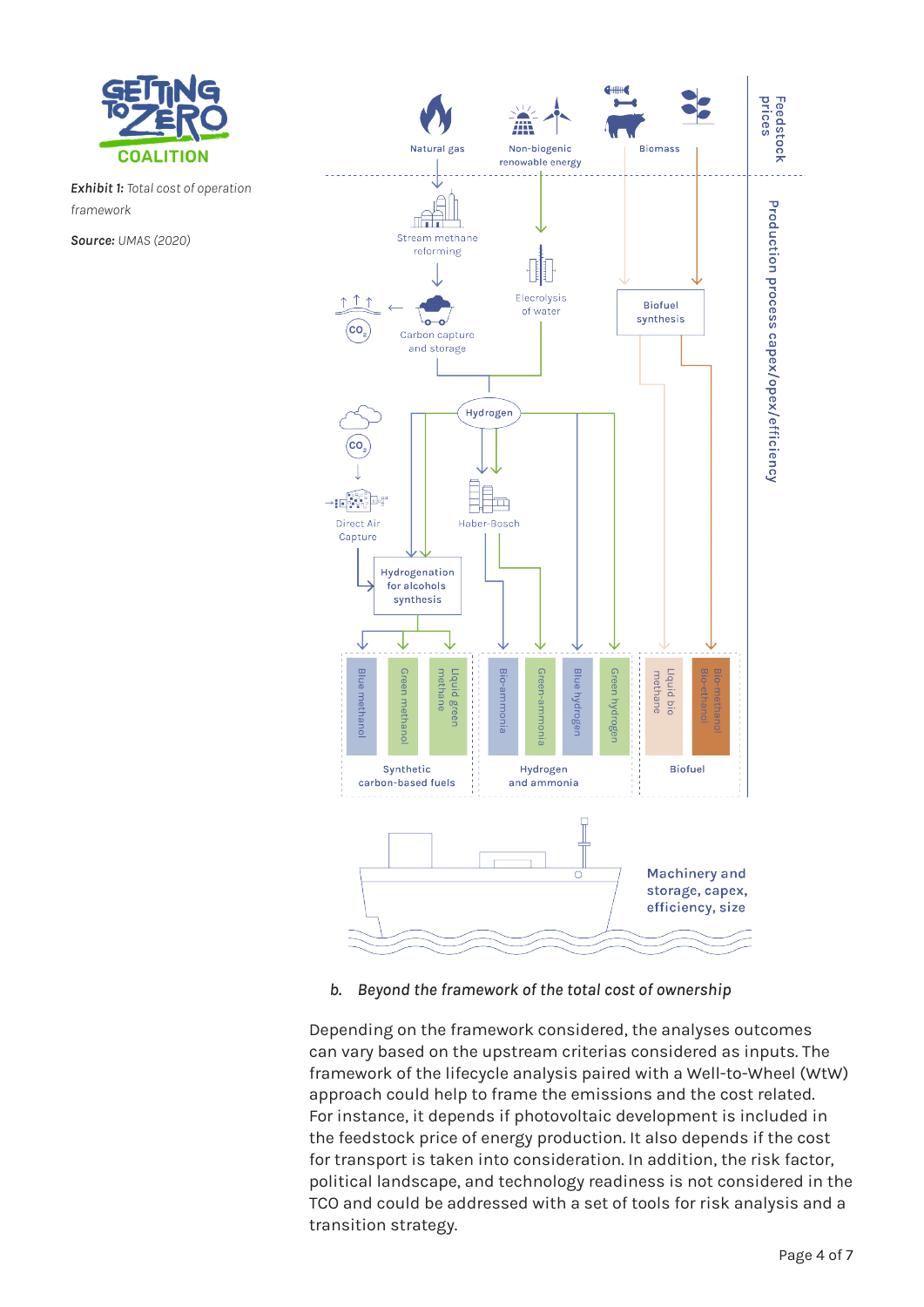

As a guideline, lifecycle analysis (LCA) approach aims to reduce some of the uncertainties, as explored more deeply in another **[webinar](https://www.youtube.com/watch?v=QeSwNdB8_VY)** and accompanying paper. The LCA framework to reduce greenhouse gases emissions can be determined on Well-to-Wheel (WtW) approach.<sup>4</sup> LCA allows to replace the colours with an actual value on the greenhouse gases (GHG) emissions. The WtW approach encompasses the whole emission process of a fuel from its extraction to its combustion.

A set of risk tools can be complementary to a model, in particular to help users identify possible consequences of various choices to be made and their likelihood. For example:

- A Risk Register will capture qualitative and quantitative elements that are not projected to be part of the Model, acknowledging the "known unknowns" and the problems that need to be solved for the outputs of the model to be true.
- A Risk Assessment tool will be used to provide input to an overall assessment inclusive of both risk and modelling analysis, and will be an output in its own right, as it is one of the decision making tools that investors (and other actors) can use when making technology choices.

A transition strategy<sup>5</sup> can help to make better informed decisions taking into account different prices, economic realities, and scenarios. Those scenarios can be directly influenced by the political incentives deployed for certain fuels and the development of new technologies that could be scaled and influenced directly the TCO.

## **2. The different models**

# *a. Convergence of studies*

Current models issued by Lloyds Register (LR) and UMAS, International Energy Agency (IEA) and Det Norske Veritas (DNV) showcase the competitiveness and viability of different fuel options. These have as drivers input costs, assumptions and market pricing. For example, models can use cost information on the expected supply of sustainable biofuels, or take into account expected pricing driven by market demand, e.g. the cost of production could increase over the course of time due to biofuel supply constraints.

The three models converge in different areas. To start off, those three techno economic models show an increase of the total cost of operation for Heavy Fuel Oil (HFO) and Low Sulfur Fuel Oil (LFSO). In addition, they show that ammonia is likely dominant in terms of cost in the long run, while further understanding of emissions (NOx and N2O) and safety are needed. All three techno economic models demonstrate a need for a large volume of zero hydrogen feedstock to meet the carbon zero emission target for the shipping industry.

Finally, as mentioned by Dr Tristan Smith from UMAS, it is important not to mix and match conclusions from different models or studies, as underlying inputs and assumptions can be different.

<sup>4</sup> **[Gmobility \(2019\). Well-to-Wheel – How to better understand it.](https://gmobility.eu/what-is-well-to-wheel/)**

<sup>5</sup> **[Getting to Zero Coalition. \(2021\). A Strategy for the Transition to](https://www3.weforum.org/docs/WEF_A%20Strategy_for_the_Transition_to_Zero_Emission_Shipping_2021.pdf)  [Zero-Emission Shipping.](https://www3.weforum.org/docs/WEF_A%20Strategy_for_the_Transition_to_Zero_Emission_Shipping_2021.pdf)**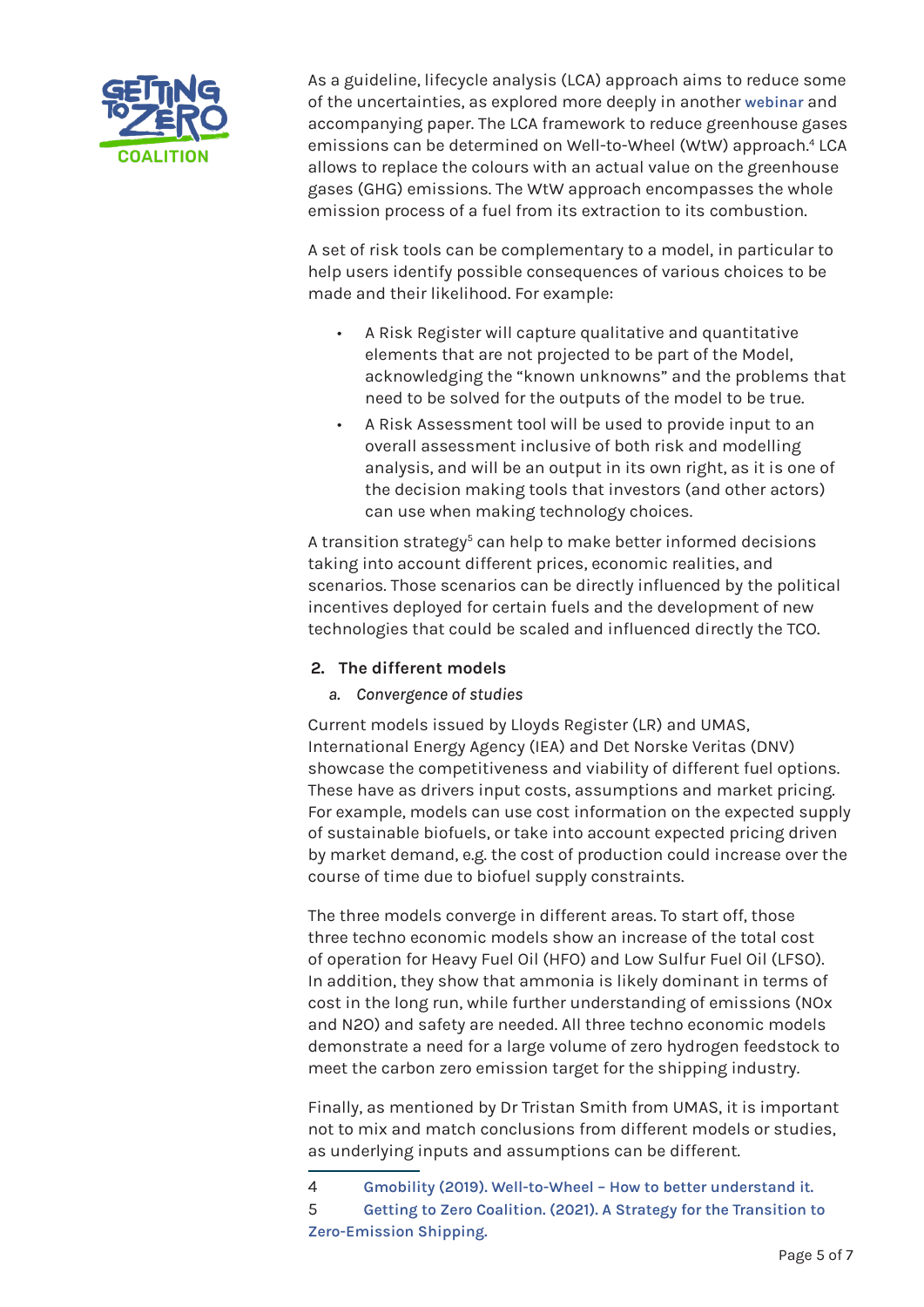

*b. Key uncertainties and differences of studies*

Some divergences remain and underscore certain uncertainties across the three modelling approaches. Of course, the time frame for shipping decarbonization depends on the overall rate of decarbonization. As described by Tristan Smith, some divergences between studies about rates of decarbonization can be observed. For instance, the rates and milestones to achieve shipping decarbonization can diverge from the goals set by regulations to what climate science recommends to achieve such as the 1.5 degrees targeted by the Paris Agreement.

There is room for technology innovation regarding engines and auxiliary systems. The industry is facing a time of uncertainty regarding infrastructure and fuels availability and development. For those reasons it becomes imperative to take a high level view. This must go beyond the technologies (e.g. optionality of new builds and retrofitting for different fuels) to include speed reductions and operational changes at both a company and system level.

The techno-economic assessment of zero carbon fuels issued by LR and UMAS [exhibit 2] shows that natural gas and carbon capture storage (CCS) are cheaper than e-fuels but are not zero carbon. For hydrogen and e-LNG, the total cost remains 20-50% more expensive across sectors. Also, ammonia remains cheaper than synthetic hydrocarbons and its competitiveness improves with time.

#### High price scenario, 80,000dwt bulk carrier, total annual additional cost



*Exhibit 2: Techno-economic assessment of zero carbon fuels Source: LR & UMAS (2020)*